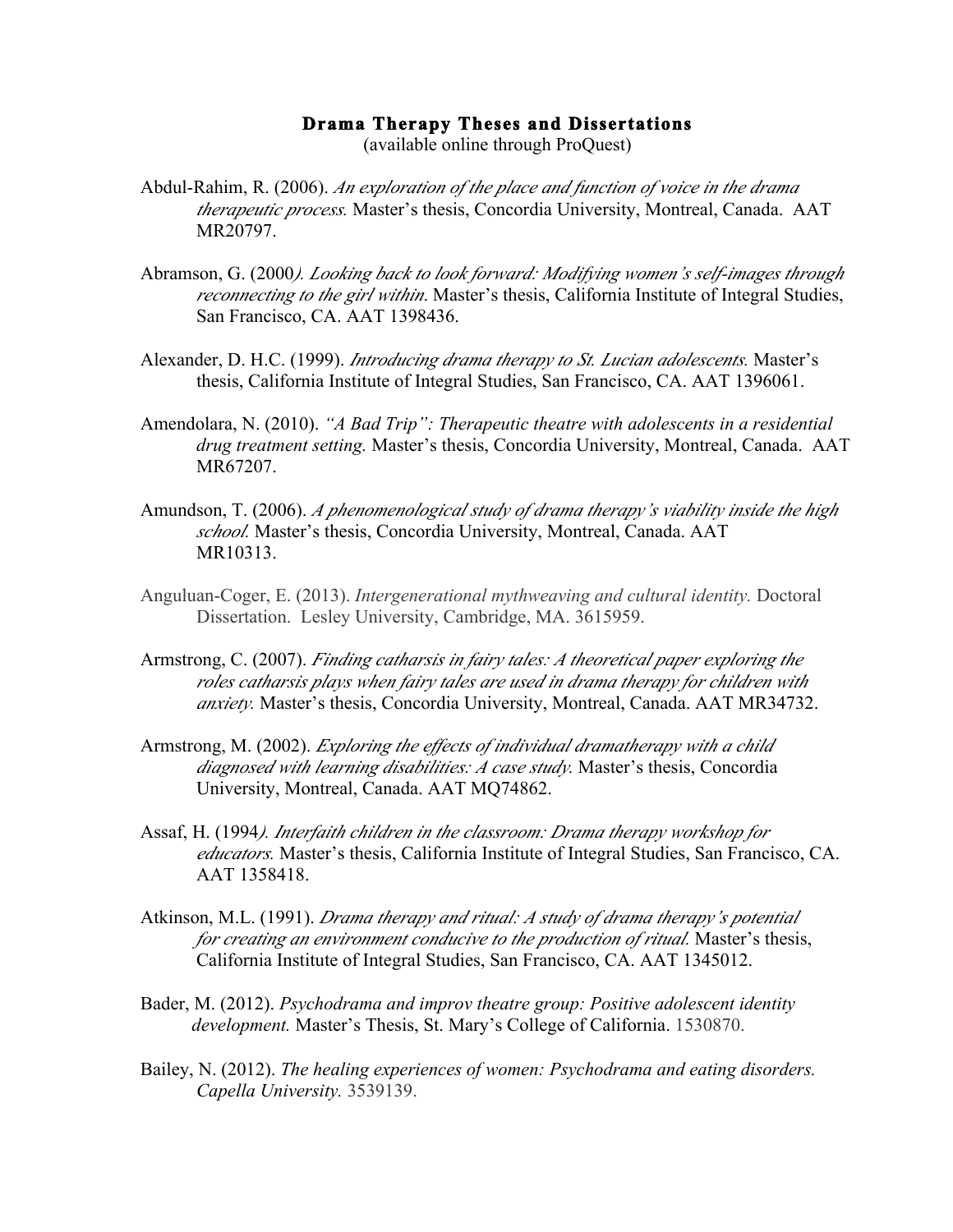- Bangham, N.A. (2000). *An experiment in integration: Working with "youth-at-risk" in performative style drama therapy at The Centre for the Arts in Human Development.*  Master's thesis, Concordia University, Montreal, Canada. AATMQ54351.
- Barnard, D. (2003). *Co-created ritual: Exploring the potential of ritual drama as a therapeutic tool.* Master's thesis, Concordia University, Montreal, Canada. AAT MQ83938.
- Bartels, K.J. (1986). *Effects of socio-dramatic play therapy on pragmatic language skills in children with Down syndrome.* Doctoral dissertation, University of New Orleans, New Orleans, LA. AAT 8625147.
- Beglau, N.J. (2012). *Self-story drama therapy: Healing through autobiographical stories in action.* Master's thesis. Pacifica Graduate Institute. AAT 1517875.
- Biancolin, R. (2009). *Her body becomes her(s): A drama therapy program for female adolescents.* Master's thesis, Concordia University, Montreal, Canada. AAT MR63088.
- Bilagot, A. (2007). *The utilization of performative inquiry as a learning tool within drama therapy.* Master's thesis, Concordia University, Montreal, Canada. AAT MR28970
- Bleuer, J. (2009). *Witness: Therapy, theatre & global citizenship unite a self-revelatory performance research inquiry.* Master's thesis, Concordia University, Montreal, Canada. AAT MR63147.
- Blom, M. (2004). *The use of mirrors in therapy: The potential use of a mirror as a projective assessment tool in drama therapy.* Master's thesis, Concordia University, Montreal, Canada. AAT MR34582.
- Bouzoukis, C.E. (1999). *Fairy tales in the treatment of chronically-ill children.* Doctoral dissertation, New York University, New York. AAT 9935630.
- Bowman, S.L. (2008). *Role-playing: An ethnographic exploration.* Doctoral dissertation, The University of Texas at Dallas. AAT 3323607.
- Boyd, K.M. (2000). *Becoming oneself: A call to action. Drama therapy with female adolescents.* Master's thesis, Concordia University, Montreal, Canada. AATMQ47875.
- Brassard, A. (2009). *Mirror neurons and the art of acting.* Master's thesis, Concordia University, Montreal, Canada. AAT MR63217.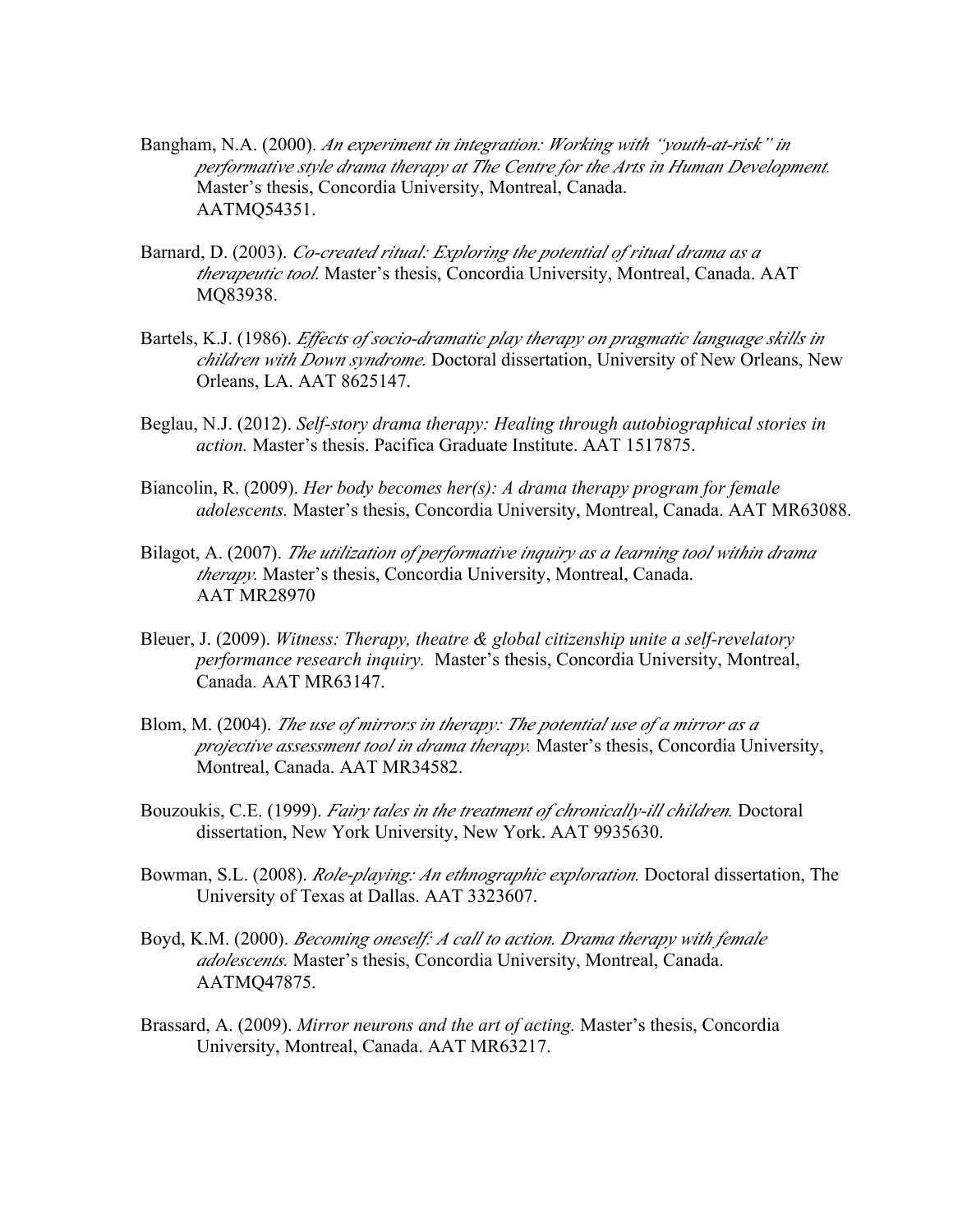- Brawner, B. (1993). *The therapeutic use of video (language and techniques) in thetreatment of adolescents*. Master's thesis, California Institute of Integral Studies, San Francisco, CA. AAT 1355991.
- Brawner, B. (2013). *Behind locked doors: A research into imagination.* Doctoral Dissertation. Pacificia Graduate Institute, CA. 3603327.
- Briggs, M.M. (2013). *Picturing self empowerment: A phenomenological study of adolescent girls that self injure involved in phototherapy group work.* Doctoral Dissertation. Kansas State University, Manhattan, KS. 3567238.
- Browning, N. (1998). *Meeting halfway: Drama therapy as a means of making connection with a woman suffering from psychosis*. Master's thesis, California Institute of Integral Studies, San Francisco, CA. AAT 1390246.
- Bulmer, L.A.R. (2000). *Using picture books in drama therapy with children: A therapeutic model and annotated bibliography*. Master's thesis, Concordia University, Montreal, Canada. AAT MQ54357.
- Bunyasai, N. (1989). *Puppetry in the Sarah Center treatment program for sexually-abused children.* Master's thesis, California State University, Long Beach, CA. AAT1338186.
- Burke-Aguero, H.L. (1994). *Drama therapy with Latin American women: Their process of transition to a new culture.* Master's thesis, California Institute of Integral Studies, San Francisco, CA. AAT 1384139.
- Burns, M.E. (2000). *An exploration of the importance of self-care to the drama therapy intern.* Master's thesis, Concordia University, Montreal, Canada. AAT MQ54353.
- Burrows, J. (2001). *Doing as an expression of being: A transpersonal analysis of moving into action in drama therapy.* Master's thesis, California Institute of Integral Studies, San Francisco, CA. AAT 1406186.
- Byrne, J.L. (2007). *Awakening the voice: A case study analysis of combined art and drama group therapy with adolescent females who self-harm.* Master's Thesis, Concordia University, Montreal, CA. AAT MR34686.
- Bye, K. (1999). *The drama therapy database: A comprehensive and interactive bibliography.* Master's thesis, Concordia University, Montreal, CA. AATMQ43684.
- Camerota, E.C. (1980). *The effect of dramatic improvisation on the attitudes of high school teachers toward their students.* Doctoral dissertation, Rutgers University, New Brunswick, NJ. AAT 8105209.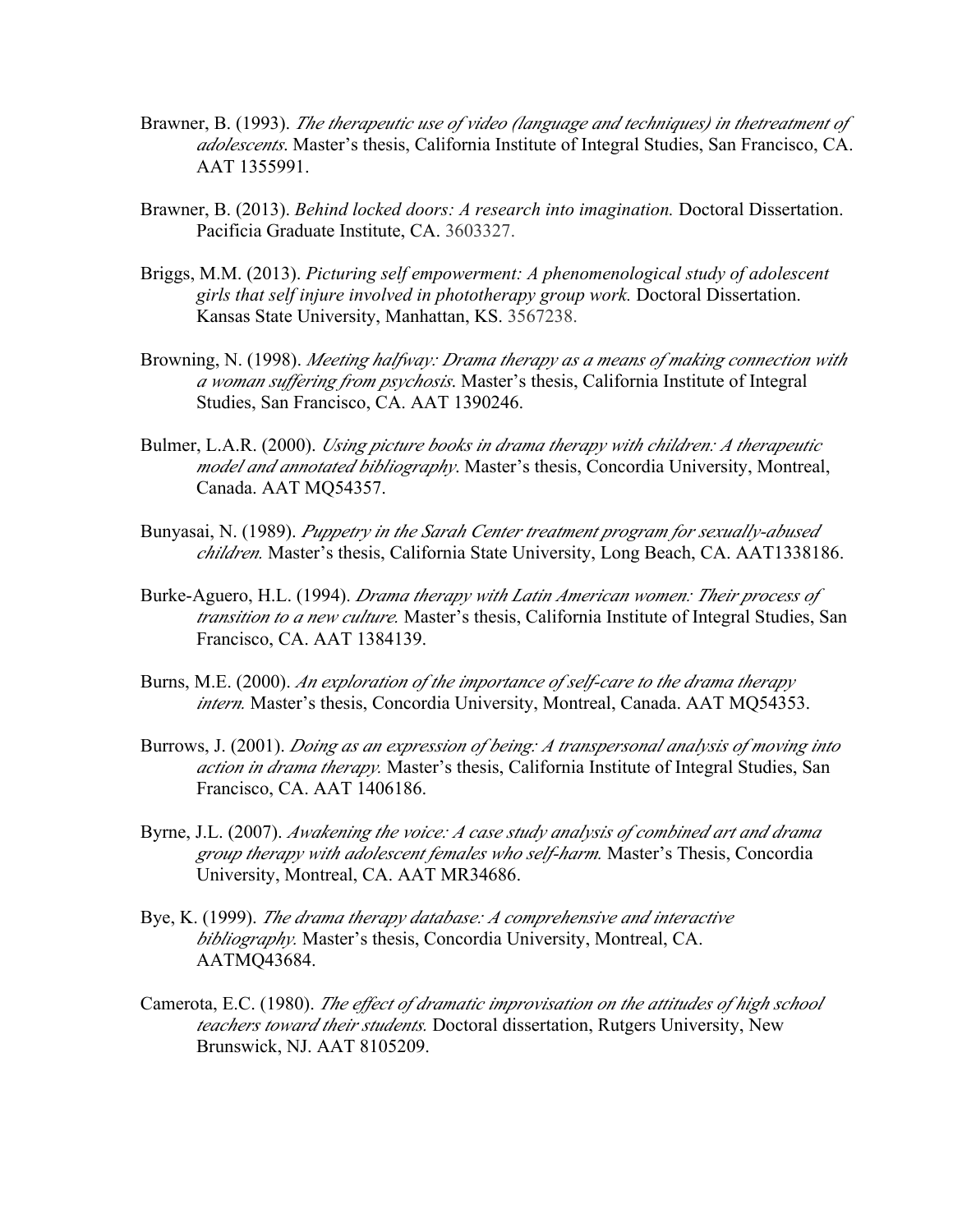- Caplan, K. (2006). *Drama Therapy: A possible intervention for Drama Therapy.* Master's thesis, Concordia University, Montreal, Canada. AAT MR34585.
- Chakravarti, S. (1994). *One night in solitude: Reclaiming the artist within.* Master's thesis, California Institute of Integral Studies, San Francisco, CA. AAT 1376076.
- Chasen, L. (2003). *Linking emotional intelligence and literacy development through educational drama for a group of first and second graders*. Doctoral dissertation, New York University, NY AAT 3100787.
- Chia-Wen, L. (2007). *The most dangerous place I've been to that's not on the map: An autoethnographic performance research on the identity negotiation of a drama therapy intern. Master's thesis, Concordia University, Montreal, Canada. A*ATMR28972
- Chipman, L. (2005). *Expanding the frame: Self-portrait photography as applied to drama therapy practice.* Master's thesis, Concordia University, Montreal, Canada. AATMR10316.
- Cleary, P.E. (1989). *The relationship between active participation in drama therapy and the occurrence of depressive symptoms in older adults.* Master's thesis, California State University, Long Beach, CA. AAT 1337284.
- Colangelo A. (2002*). "If I tell you a story, will you promise to hear it?": A journey towards understanding one's personal story in the context of their family story through a self-revelatory performance process.* Master's thesis, Concordia University, Montreal, Canada, AAT MQ74864.
- Colter-Antczak, L. (1997). *Existential drama therapy: Journey through darkness.* Master's thesis, California Institute of Integral Studies, San Francisco, CA. AAT 1385157.
- Crook, R.A. (2010). *A drama therapy program for sexually traumatized school-age children with dissociative characteristics.* The Chicago School of Professional Psychology, Chicago, IL. AAT 3400368.
- Cyr, D.P. (1998). *Spirit in motion: Developing a spiritual practice in drama therapy.* Master's thesis, California Institute of Integral Studies, San Francisco, CA. AAT1391559.
- Dayton, T.B. (1994). *Psychodrama in the field of addictions*. Doctoral dissertation, The Union Institute. AAT 9602183.
- Debon, C. (1999). *Drama therapy: Embodying creative insights*. Master's thesis, California Institute of Integral Studies, San Francisco, CA. AAT 1396063.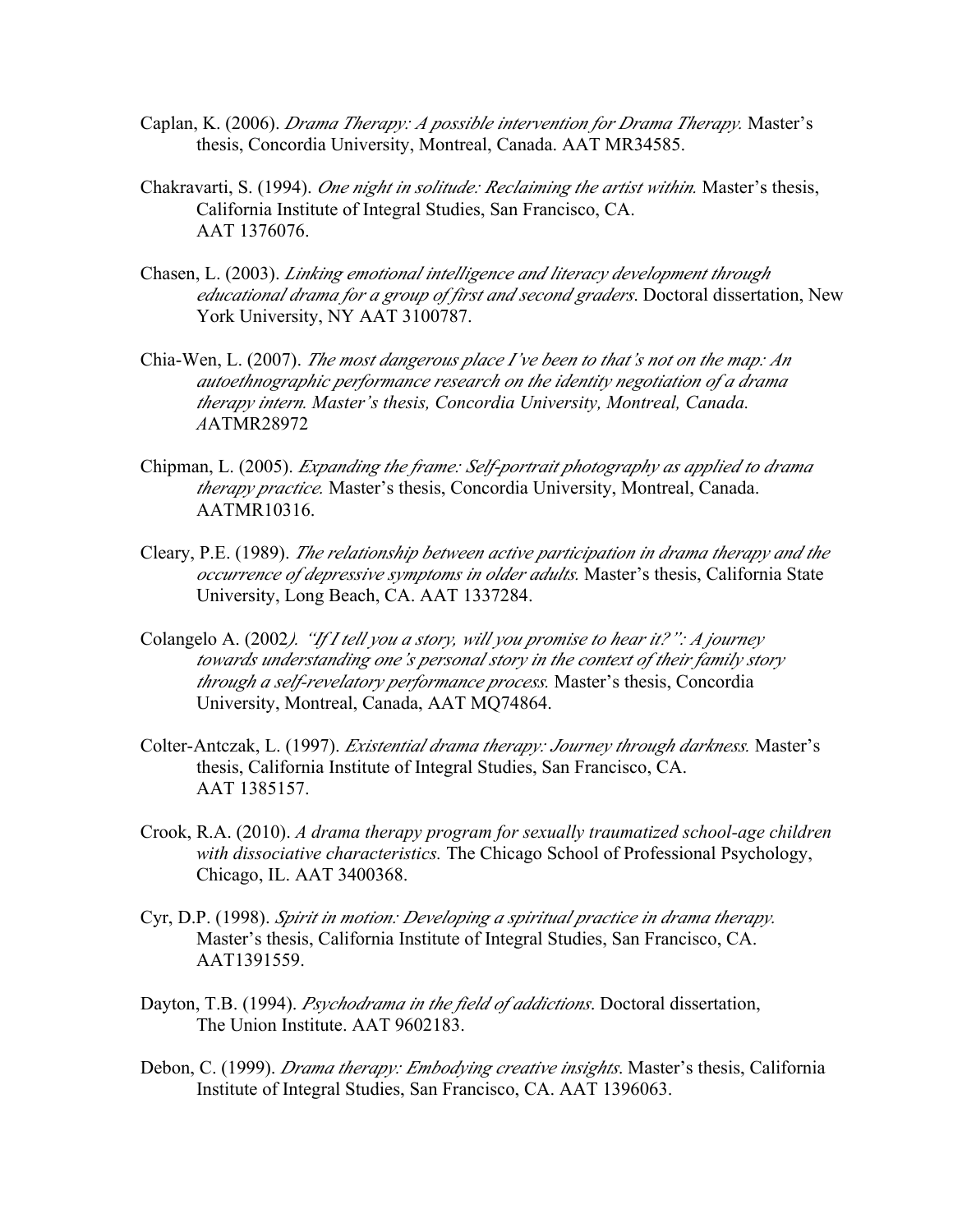- Devlin, D.L. (1996). *Application and effectiveness of creative expressive arts therapy within a family systems context: A review of the literature.* Doctoral dissertation, United States International University. AAT 9639487.
- Dickinson, P.E. (2005). *Written emotional expression in spousal caregivers of cancer patients.* Doctoral dissertation, Alliant International University, San Diego, CA. AAT 3193755.
- Dietrich, C. (2000). *Drama therapy and Tibetan Buddhism: An integrated path to spiritual creativity.* Master's thesis, California Institute of Integral Studies, San Francisco, CA. AAT 14502048.
- Dobrowolsky, P.A. (1995). *ENACT ™ : Role enactment cards and their application in drama therapy sessions.* Master's thesis, California Institute of Integral Studies, San Francisco, CA. AAT 1377356.
- Doughty, E. (2000). *The clay baby: Finding my roots. Self-revelatory performance as a rite of passage and initiation.* Master's thesis, California Institute of Integral Studies, San Francisco, CA. AAT 1399757.
- Doyle, C.P. (1995). *Self psychology in drama therapy: A theoretical and practical application of self psychology to role theory.* Master's thesis, California Institute of Integral Studies, San Francisco, CA. AAT 1387979.
- Doyle, D.F. (1997). *Freedom and responsibility: The interface of drama therapy and existentialism.* Master's thesis, California Institute of Integral Studies, San Francisco, CA. AAT 1387982.
- Earls, M.K. (2009). *The play factor: Effect of social skills group play therapy on adolescent African-American males*. Doctoral dissertation, Texas Southern University, TX. AAT 347356.
- Eitzen, A.C. (2010). *Learning a language of movement: Laban's Effort Shape theory linked to drama therapy practices.* Master's thesis, Concordia University, Montreal, Canada. AAT MR71039.
- Eliaz, E. (1989). *Transference in drama therapy.* Doctoral dissertation, New York University, NY. AAT 8916019.
- Emunah, R. (1996). *Drama therapy theory, process, technique and performance.* Doctoral dissertation, The Union Institute. AAT 9701066.
- Falls, G.F. (1980). *The effects on alcoholics of locus of control and attributional role-play therapy.* Doctoral dissertation, University of Georgia. AAT 8029120.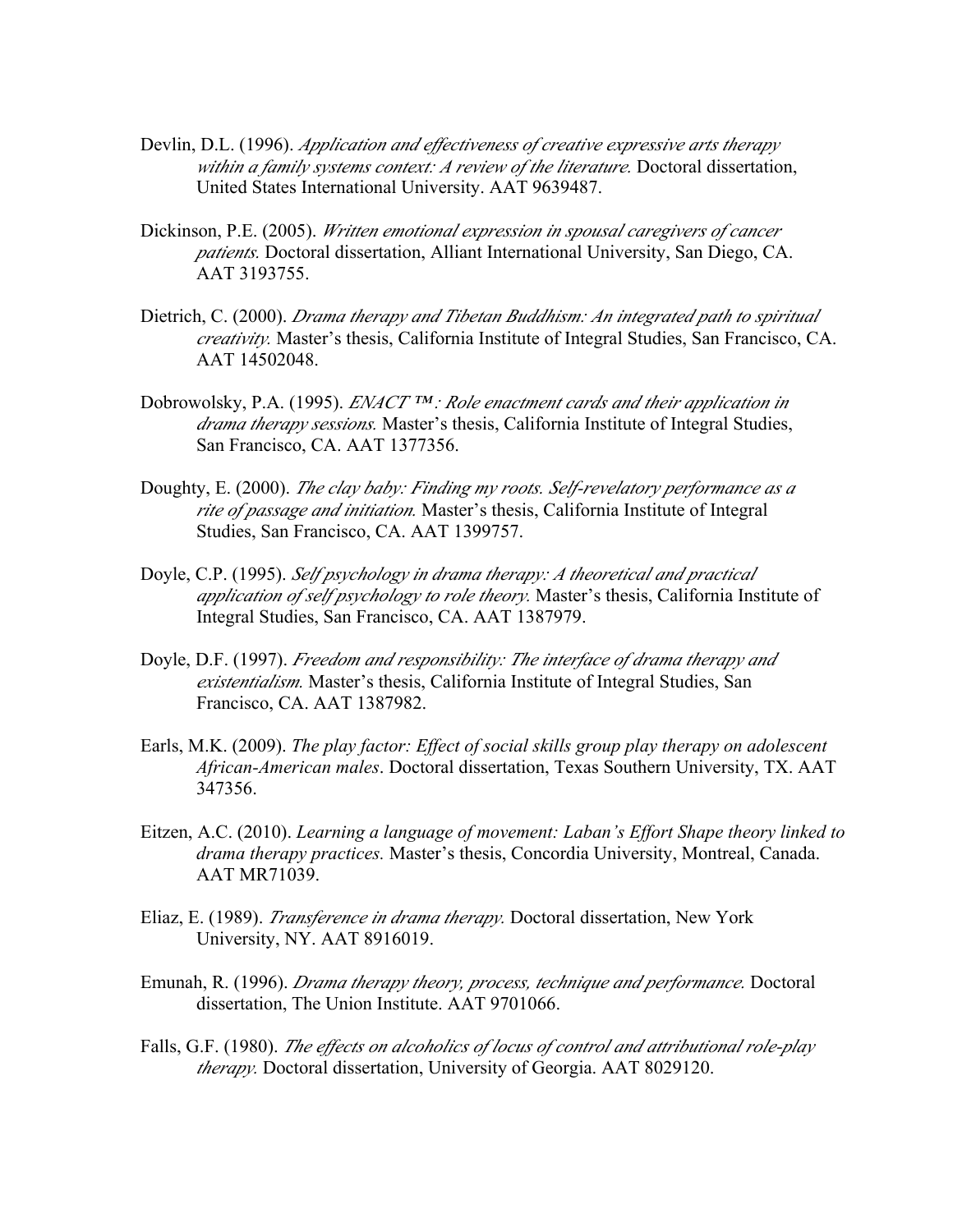- Fereydoonzad, S. (2009). *Drama therapy and CBT: An integrative approach in treating anorexia nervosa.* Master's thesis, Concordia University, Montreal, Canada. AAT MR63171.
- Frisina, C. (2011). *Reclaiming Ourselves: The Use of Drama Therapy to Re-conceptualize Identity In Women Survivors of Domestic Violence.* Master's thesis, Concordia University, Montreal. MR67302.
- Fisher, N. (2012). *Every body has a story: Exploring the experience of obesity for women through Theatre for Change.* Doctoral Dissertation, New York University. 3493851.
- Forrester, A.M. (2002). *The telling of the telling: A narrative exploration of adolescent girls' process of disclosure of sexual abuse.* Doctoral dissertation, Fielding Graduate Institute. AAT 3066101.
- Forrester, S.R. (1999*). "I don't do puppets": Understanding parents' inhibitions regarding imaginative play.* Master's thesis, Prescott College. AAT 1396865.
- Fraser, D. (1994). *Re-embodying drama therapy theory: The use and function of the body in drama therapy practice.* Master's thesis, California Institute of Integral Studies, San Francisco, CA. AAT 1361547.
- Frisina, C. (2010). *Reclaiming ourselves: The use of drama therapy to re-conceptualize identity in women survivors of domestic violence.* Master's thesis, Concordia University, Montreal, Canada. AAT MR67302.
- Furlong, J. (2009). *Exploring the Hero's Journey as a transformative experience: Selfrevelatory performance as personal therapy and healing.* Master's thesis, Concordia University, Montreal, Canada. AAT MR67432.
- Freedman, B. (1994*). The quest for object constancy: Drama therapy with love addicted women.* Master's thesis, California Institute of Integral Studies, San Francisco, CA. AAT 1361549.
- Frehner, P.W. (1996). *Drama therapy for adolescents: A case and program study.* Doctoral dissertation, Antioch University/New England Graduate School, Keene, NH. AAT 9619299.
- Gaffney, C. (2000). *Where is the therapy in drama therapy when working with children with severely disruptive behavior?* Master's thesis, Concordia University, Montreal, Canada. AAT MQ54357.
- Garcia, A.T. (1981). *Using sociodrama for training acting students in audition and interview techniques.* Doctoral dissertation, Rutgers University, New Brunswick, NJ. AAT 8120821.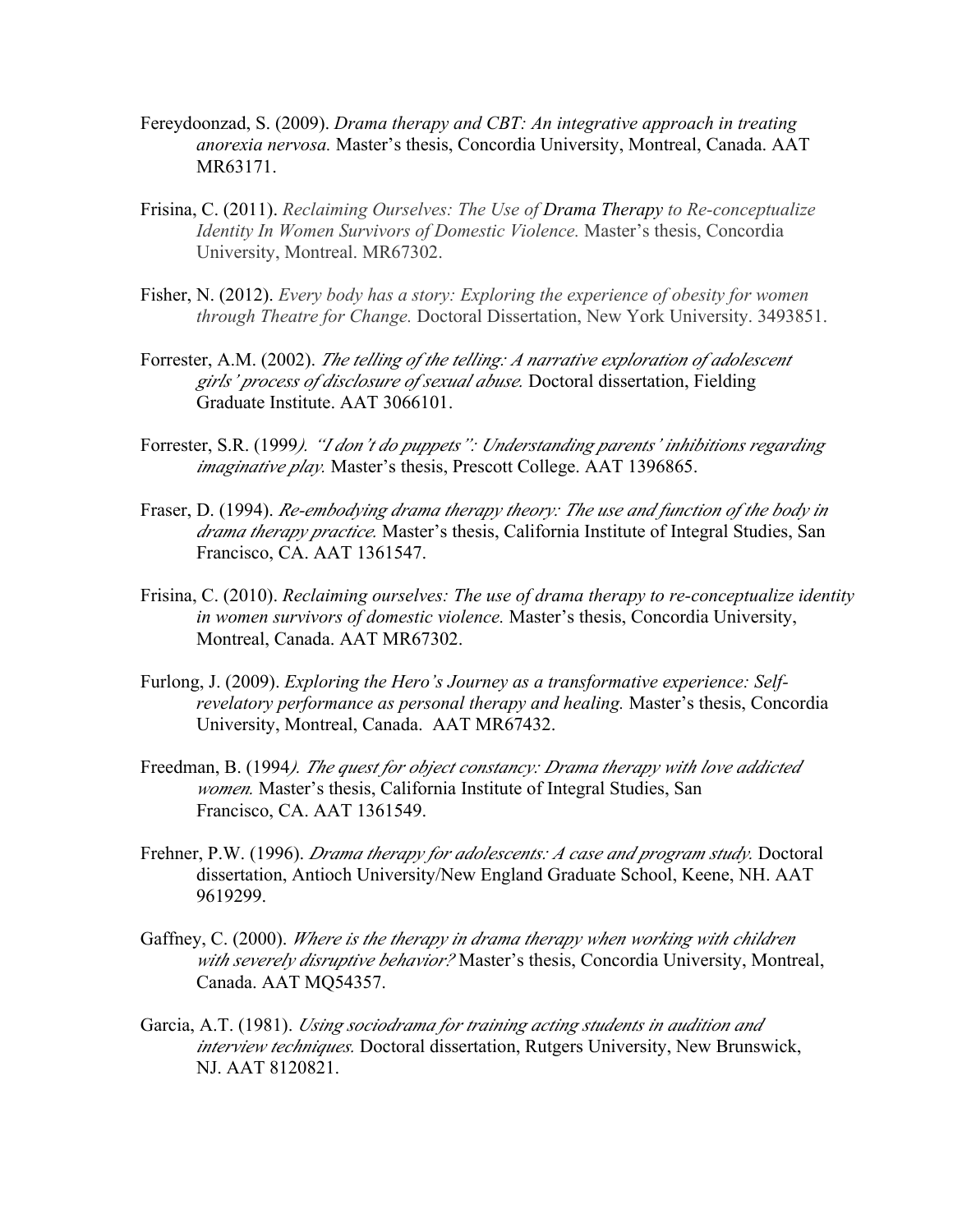- Gay, E.F. (1986). *Gert Schattner's drama sessions for short-term in-patients. A videotape and report of the methods of a founder of drama therapy in the United States*. Doctoral dissertation, New York University, NY. AAT 8614324.
- Gianotti, T. (1995). *The inspiration of acting: Aesthetics and the will to heal in the human spirit.* Master's thesis, California Institute of Integral Studies, San Francisco, CA. AAT 1383681.
- Haen, C. (2013). *Examining roles in children's group therapy: The development of a dramaturgical role instrument to measure group process.* Doctoral Dissertation, Lesley University, Cambridge, MA. 3604230.
- Hager, H.K. (1996). *Springing Persephone: A relational approach to drama therapy with adolescent girls.* Master's thesis, California Institute of Integral Studies, San Francisco, CA. AAT 1382380.
- Haist, V.A. (2000*). Body drama: The utilization of drama therapy for the exploration and treatment of negative body image.* Master's thesis, Concordia University, Montreal, Canada. AAT MQ54358.
- Hall, R.D. (1996*). "The Wounded Christian": An application of role theory to a selfrevelatory performance.* Master's thesis, California Institute of Integral Studies, San Francisco, CA. AAT 1379195.
- Hardnen, B. (1995). *Starving for expression inside the secret theatre: An art and drama therapy group with individuals suffering from eating disorders.* Master's thesis, Concordia University, Montreal, Canada. AAT MM01372.
- Harris, S. (1993). *The effects of "transformations" on the self-perceptions of emotionally disturbed adolescents.* Master's thesis, California Institute of Integral Studies, San Francisco, CA. AAT 1354362.
- Hawkey, D.N. (2013). *Lights, camera, and let's put this into action: A pilot study of filmmaking as a mental health for teens in urban communities.* Doctoral Disseration. Alliant International University. 3566600.
- Haynes, W.L. (1998*). The theatre as container for personal narrative and the psychotherapeutic process.* Doctoral dissertation, Pacifica Graduate Institute, Los Angeles, CA. AAT 9839600.
- Henson, A.M. (2009). *Attachment representations and therapeutic distancing as constructs in the development of working alliance in drama therapy.* Master's thesis, Concordia University, Montreal, Canada. AAT MR63219.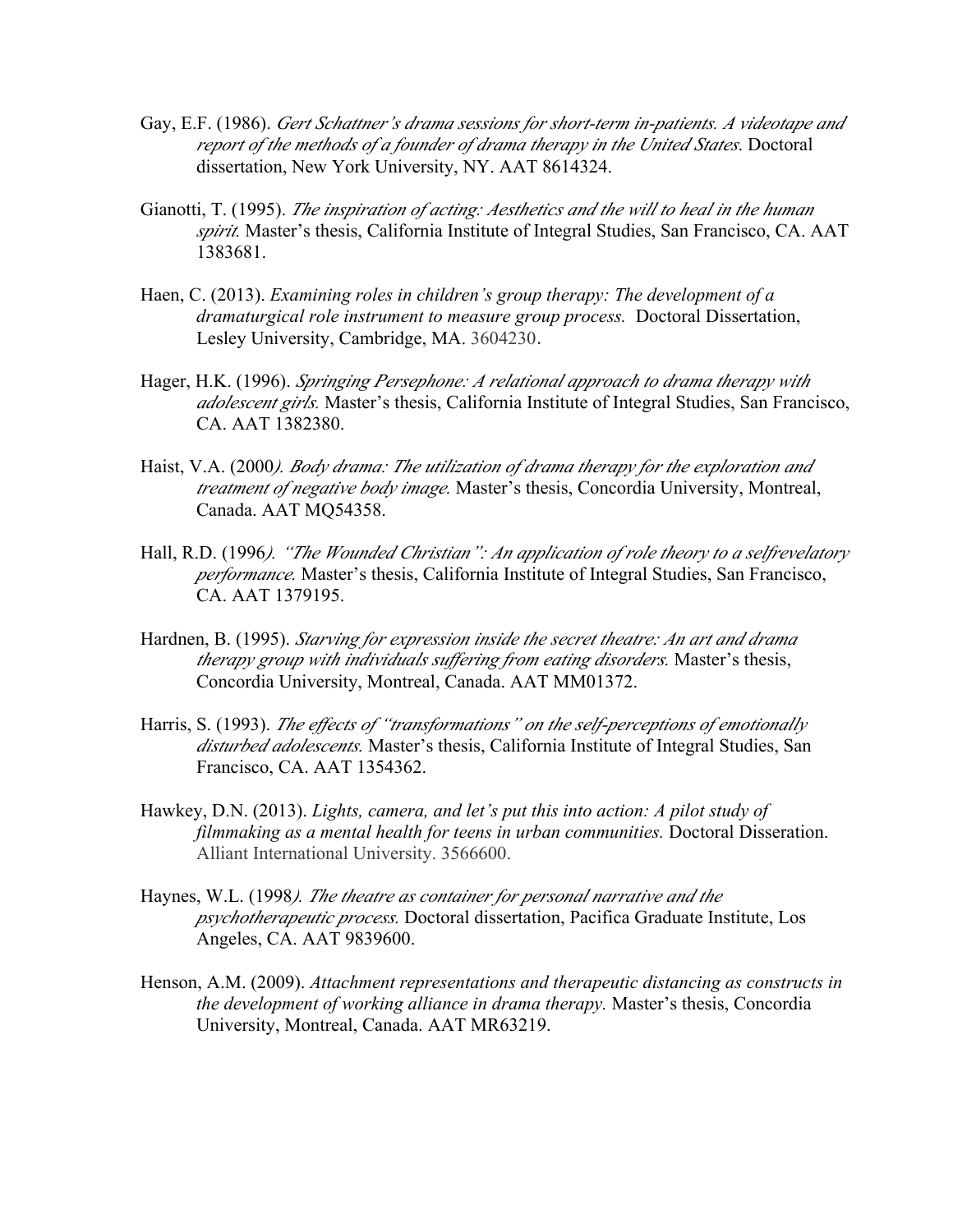- Hiltunen, S.M.S. (1998). *Therapeutic Noh Theater with persons with mental retardation: A theater of higher consciousness*. Doctoral dissertation, The Union Institute. AAT 9840864.
- Houle, A. (1997). *Rehearsing courage: The use of drama therapy in teaching self-defense for women.* Master's thesis, California Institute of Integral Studies, San Francisco, CA. AAT 1383629.
- Hudgins, K.M. (1986). *Individual experiential psychotherapy: An analogue validation of the intervention module of psychodramatic doubling.* Doctoral dissertation, Virginia Commonwealth University, Richmond, VA. AAT 8728347.
- Humpal, S. (1994*). Exploring the numinous: An exploration of drama therapy's interdisciplinary roots.* Master's thesis, California Institute of Integral Studies, San Francisco, CA. AAT 1386486.
- Hurst, H. (1993). *A feminist perspective of healing as seen through a transformation experience and performance by two women.* Master's thesis, California Institute of Integral Studies, San Francisco, CA. AAT 1355507.
- Huss, D.T. (1998). *Dramatic difference.* Master's thesis, California State University, Dominguez Hills. AAT 1393848.
- Irwin, E.C. (1963). *The effect of a program of creative dramatics upon personality as measured by the California Test of Personality, sociodramas, teacher ratings and grades.* Doctoral dissertation, University of Pittsburgh, Pittsburgh, PA. AAT 6307802.
- Itoh, K. (1999). *A journey to be a Japanese drama therapist: An exploration of Taiko drumming as a therapeutic resource for drama therapy.* Master's thesis, California Institute of Integral Studies, San Francisco, CA. AAT 1396849.
- James, M. (1999). *Symbolic functioning and alexithymia in Vietnam combat veterans diagnosed with posttraumatic stress disorder.* Doctoral dissertation, The Union Institute. AAT 9958870.
- Johnson, D.R. (1980). *Cognitive organization in paranoid and nonparanoid schizophrenia: <sup>A</sup> study of self-other representations in improvisational role-playing and on the Rorschach.* Doctoral dissertation, Yale University, New Haven, CT. AAT 8025203.
- Jurasek, D.J. (2005). *Guide? Me: A self-revelatory research inquiry into becoming a drama therapist.* Master's thesis, Concordia University, Montreal, Canada. AAT MR10319.
- Kaplan, H.G. (1990). *Borderline and narcissistic rage and emptiness: Their dramatization and drama therapy*. Doctoral dissertation, Northwestern University, Chicago, IL. AAT 9027732.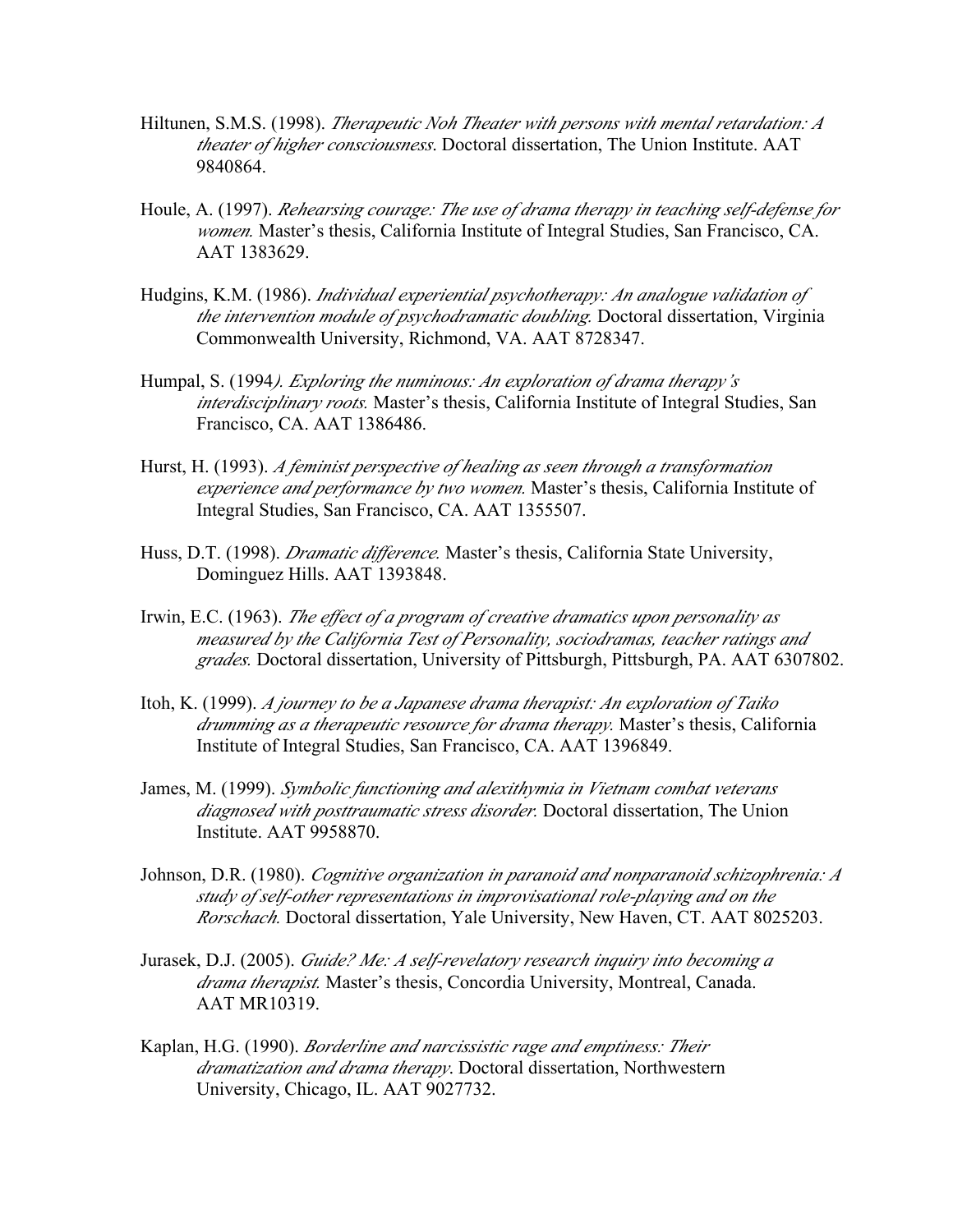- Kashaka, C. (2013). *Healing through recovery: The potential benefit of dramatherapy in East African refugee camps.* Master's Thesis, American University, Washington, DC. 1536935.
- Katzman, D.E. (1999). *Internalized oppression: Drama therapy as an agent of change with Latin American battered women.* Master's thesis, California Institute of Integral Studies, San Francisco, CA. AAT 1397781.
- Knott, B. (1994). *A study of sandplay as a drama therapy technique*. Doctoral dissertation, New York University, NY. AAT 9502453.
- Knott, C. (1995). *Archetypical enactment in drama therapy.* Doctoral dissertation, New York University, NY. AAT 9528295.
- Knudsen, W.W. (1984). *Psychopuppetry: Non-directive group play therapy using puppets as the intermediary object: A comparison with traditional non-directive group counseling or no counseling in the treatment of emotionally handicapped elementary school children.* Doctoral dissertation, Brigham Young University, UT. AAT 8425281.
- Konigsberg, M.A. (1996). *The queen of hearts: The use of historical-archetypal characters in self-relevatory performance*. Master's thesis, California Institute of Integral Studies, San Francisco, CA. AAT 1381243.
- Kosidoy, M. (1989). *An evaluation of drama therapy as a form of secondary prevention for children with social skills deficits.* Master's thesis, Wilfrid Laurier University, Canada. AAT ML52744.
- Kruger, N.N. (2012). *Masks and transformations of consciousness: An experimental study of the effects of mask wearing.* Doctoral Dissertation. Institute of Transpersonal Psychology, CA. 3548551.
- Kumar, S. (1997). *Shedding skin, shedding light: Drama therapy as a means of reaching the empowered self.* Master's thesis, California Institute of Integral Studies, San Francisco, CA. AAT 1384140.
- Kurt, H. (2003). *The mechanics of mimesis and the impact of theatre.* Doctoral dissertation, Indiana University. AAT 3094180.
- Landers, F. (1999). *Men, violence and the playspace.* Master's thesis, California Institute of Integral Studies, San Francisco, CA. AAT 1397783.
- Landers, F. (2010). *The dynamics of play in Developmental Transformations drama therapy sessions: A discovery-oriented psychotherapy process study to generate hypotheses*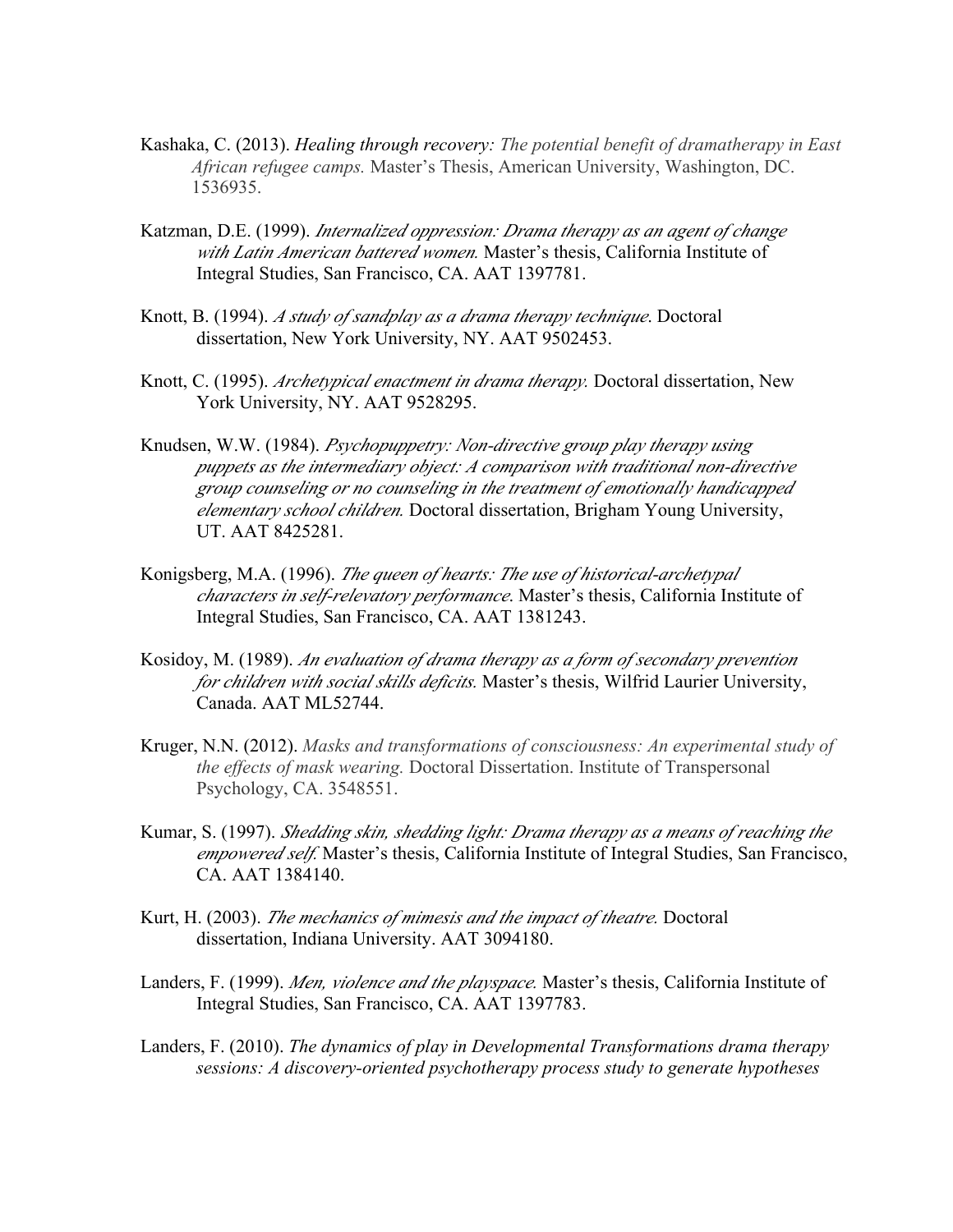*about a possible relationship between therapeutic play and violent behavior.* Doctoral dissertation, Union Institute and University. AAT 3435849.

- Landy, R.J. (1975). *Dramatic education: An interdisciplinary approach to learning.* Doctoral dissertation, University of California, Santa Barbara, CA. AAT 7602735.
- Leotta, L. (2008). *Exploring distancing and communication in drama therapy: A case study of a mother-daughter dyad.* Master's Thesis, Concordia University, Montreal, Canada. AAT MR40968.
- Levine-Honey, R.E. (1992). *Encountering the outsider: Integrating the shadow through the enactment of personal mythology in a myth-in-drama group.* Master's thesis, California Institute of Integral Studies, San Francisco, CA. AAT 1355994.
- Londa, D. (2010). *The use of drama therapy with families according to the circumplex model.* Master's thesis, Concordia University, Montreal, Canada. AAT MR67094.
- Look, L.F. (2008). *Playwriting to increase self-esteem and writing ability among middle school students.* Doctoral dissertation, University of Louisville, Louisville, KY. AAT 3308488.
- Louis, M.E. (2010). *From the meeting of the clown to the meeting of the self: An exploratory case study of a group of incarcerated women within drama therapy sessions.* Master's thesis. Concordia University, Montreal, Canada. AAT MR71083.
- Loyd, M. (1998). *A path to forgiveness through self-revelatory experience*. Master's thesis, California Institute of Integral Studies, San Francisco, CA. AAT 1390248.
- Madan, A. (2005). *Quality of attachment and embodied symbolic play: A case study. Drama therapy with a mother-preschooler dyad manifesting an insecure attachment pattern.* Master's thesis, Concordia University, Montreal, Canada, AAT MR04210.
- Maeng, J. (2006). *Role play assessments for adults diagnosed with intellectual delays: Historical analysis of test development, construction, application, and implications for drama therapy.* Master's thesis, Concordia University, Montreal, Canada. AAT MR37776.
- Manning, N.E. (1993). *Enactments of original fairy tales: A brief group-intervention model.* Master's thesis, California Institute of Integral Studies, San Francisco, CA. AAT 1353624.
- Martin, G.C. (2003). *The alliance between drama therapy and emotional intelligence.* Master's thesis, Concordia University, Montreal, Canada. AAT MQ85281.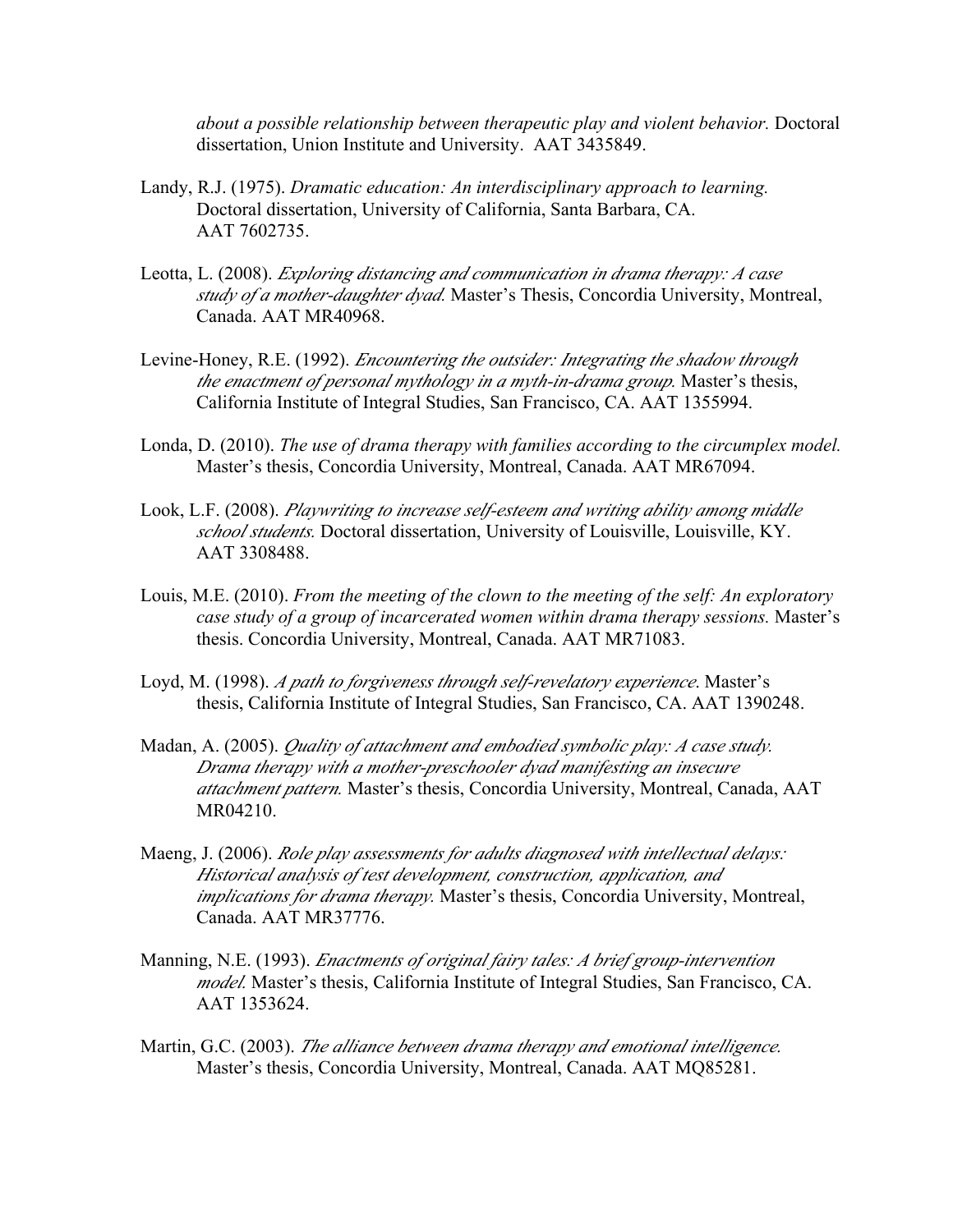- McLean, C. (2004). *Can a performance raise awareness about aging and autonomy?* Master's thesis, Concordia University, Montreal, Canada AAT MQ94774.
- Merritt, J. (1984). *The effects of a program of drama therapy on the social skills behaviors of institutionalized mentally retarded adults.* Doctoral dissertation, University of Pittsburgh, Pittsburgh, PA AAT 8500276.
- Meyer, G. (1999). *An exploratory study of the theory and technique of five expressive art therapy modalities.* Doctoral dissertation, California School of Professional Psychology, Berkeley/Alameda, CA. AAT 9918493.
- Mitchell, J. (1994). *Recovery theater: Drama therapy in the healing of addictions.* Master's thesis, California Institute of Integral Studies, San Francisco, CA. AAT 1355996.
- Morrell, R.E. (2000). *Intimacy in the playspace: An inquiry into the phenomenon of intimacy as it is experienced in Developmental Transformations*. Master's thesis, California Institute of Integral Studies, San Francisco, CA. AAT 1401673.
- Munk.T. & Papne, M. (2003). *Exploring archetypal images, especially the shadow, through the medium of drama therapy*. Master's thesis, Concordia University, Montreal, Canada. AAT MQ78017.
- Murphy, L.P. (2013). *Creating wellness: Expressive therapies for creativity enhancement and cognitive developments for older adults.* Lesley University, Cambridge, MA. 3561827.
- Murray, D.R. (2000). *Playing with the word: The use of Participatory Drama Technique in the sermon.* Doctoral dissertation, Asbury Theological Seminary. AAT 9978875.
- Mysersdorf, D. (2000). *Maternal voice: The language of motherhood. The use of drama therapy to empower women in their role as mothers.* Master's thesis, California Institute of Integral Studies, San Francisco, CA. AAT 1402051.
- Neuberger, L. (1992). *The use of drama therapy in the treatment of dissociation from childhood sexual abuse.* Master's thesis, California Institute of Integral Studies, San Francisco, CA. AAT 1346624.
- Nicholson, M. (2010). *Diagnosed identity: Using performance to rupture dominant narratives of adult children of alcoholics.* Master's thesis, Southern Illinois University at Carbondale, IL. AAT 1488936.
- Nissan, Z. (2005). *Heuristic research: The unfinished roles.* Master's thesis, Concordia University, Montreal, Canada. AAT MR10320.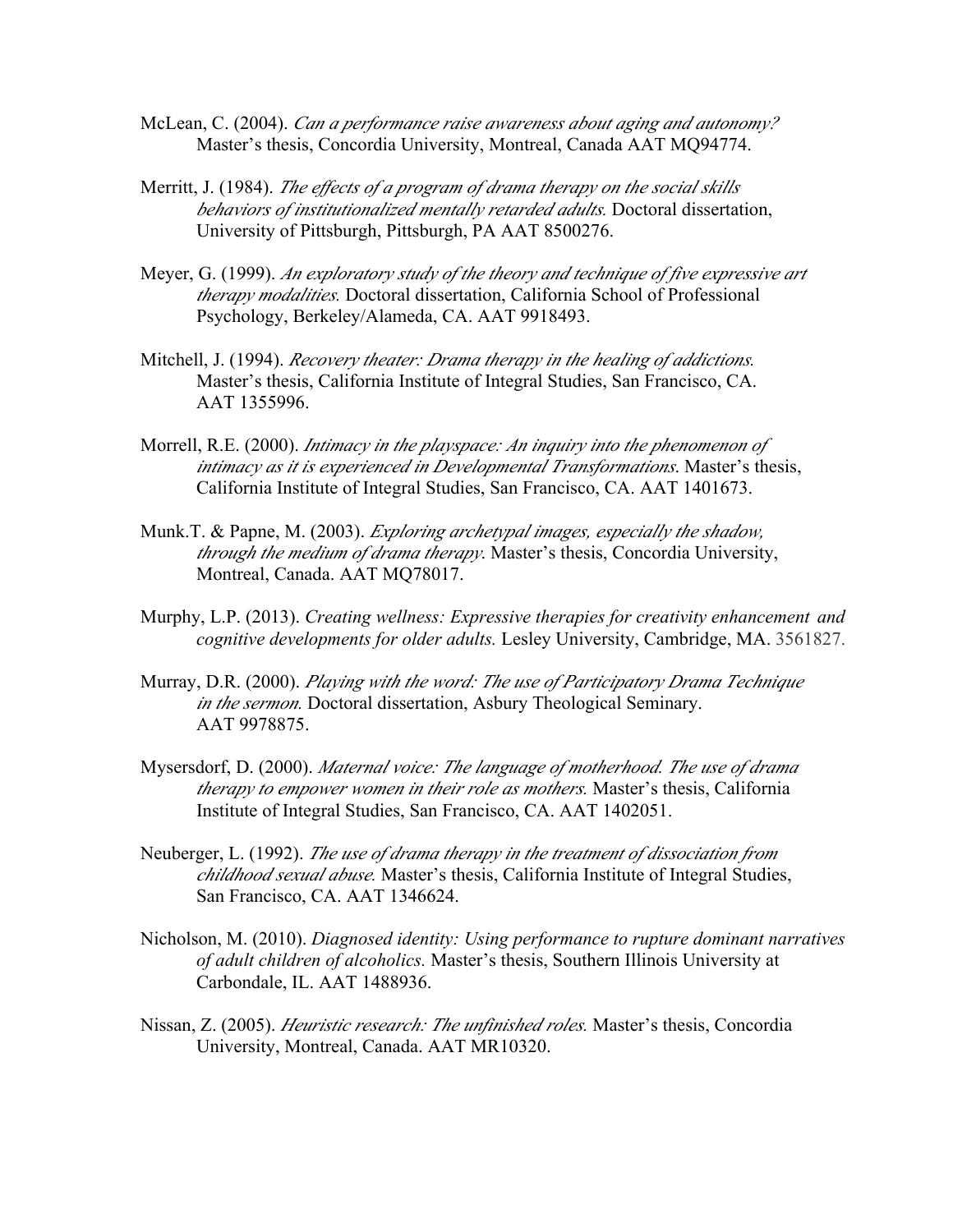- Olds, E.B. (1976). *Theater and therapy: A comparative study of the training methods of Constatin Stanislavski and Eric Berne.*
- Orkibi, H. (2012). *Creative arts therapies students' professional development: Mixed methods longitudinal research.* Doctoral Dissertation, Lesley University, Cambridge, MA. AAI3453875.
- Ostroff-Goldstein, S.K. (2001). *Can your inner child come out to play? Towards a playdeficit model of re-claiming spontaneous play and laughter through dramatherapy.* Master's thesis, Concordia University, Montreal, Canada. AAT MQ82671.
- Ostrander, A. (2013). *Integrating reminiscence therapy and expressive arts therapy as a treatment technique for working with the elderly.* Doctoral Dissertation. Saybrook Graduate School and Research Center AAI3552155.
- Oswald, T.S. (1985). *The therapeutic potential of being a clown as exhibited by youth from the Forest Lake, Minnesota area*. Doctoral dissertation, The Union for Experimenting Colleges and Universities. AAT 8613917.
- Owen, M. (2008). *Communication through story: Story-making with a child diagnosed with selective mutism.* Master's thesis, Concordia University, Montreal, Canada. AAT MR40972.
- Owens, D.C. (2013). *Examining multicultural competency education in the creative arts therapies.* AAI3509294.
- Papinski, D.J. (2002). *Defining, assessing, exploring and improving self-esteem through drama therapy.* Master's thesis, Concordia University, Montreal, Canada. AAT MQ68506.
- Paris, B.D.P & Basson, J. (1993). *An energy paradigm of drama therapy: Understanding drama therapy through ancient and modern theories of energy and healing*. Master's thesis, California Institute of Integral Studies, San Francisco, CA. AAT 1355992.
- Pawson, E. (2001). *Drama therapy and psychological development: An exploration of play, role, and creativity.* Doctoral dissertation, Widener University, Institute for Graduate Clinical Psychology. AAT 3188313.
- Pellegrino, V.P. (1992). *The mask as a means of supporting health professionals who work with people with AIDS.* Doctoral dissertation, New York University, NY. AAT. 9306876.
- Pengra, J.P. ((1999). *Person and persona: Negotiating balance in the professional actor's life.*  Master's thesis, California Institute of Integral Studies, San Francisco, CA. AAT 1396851.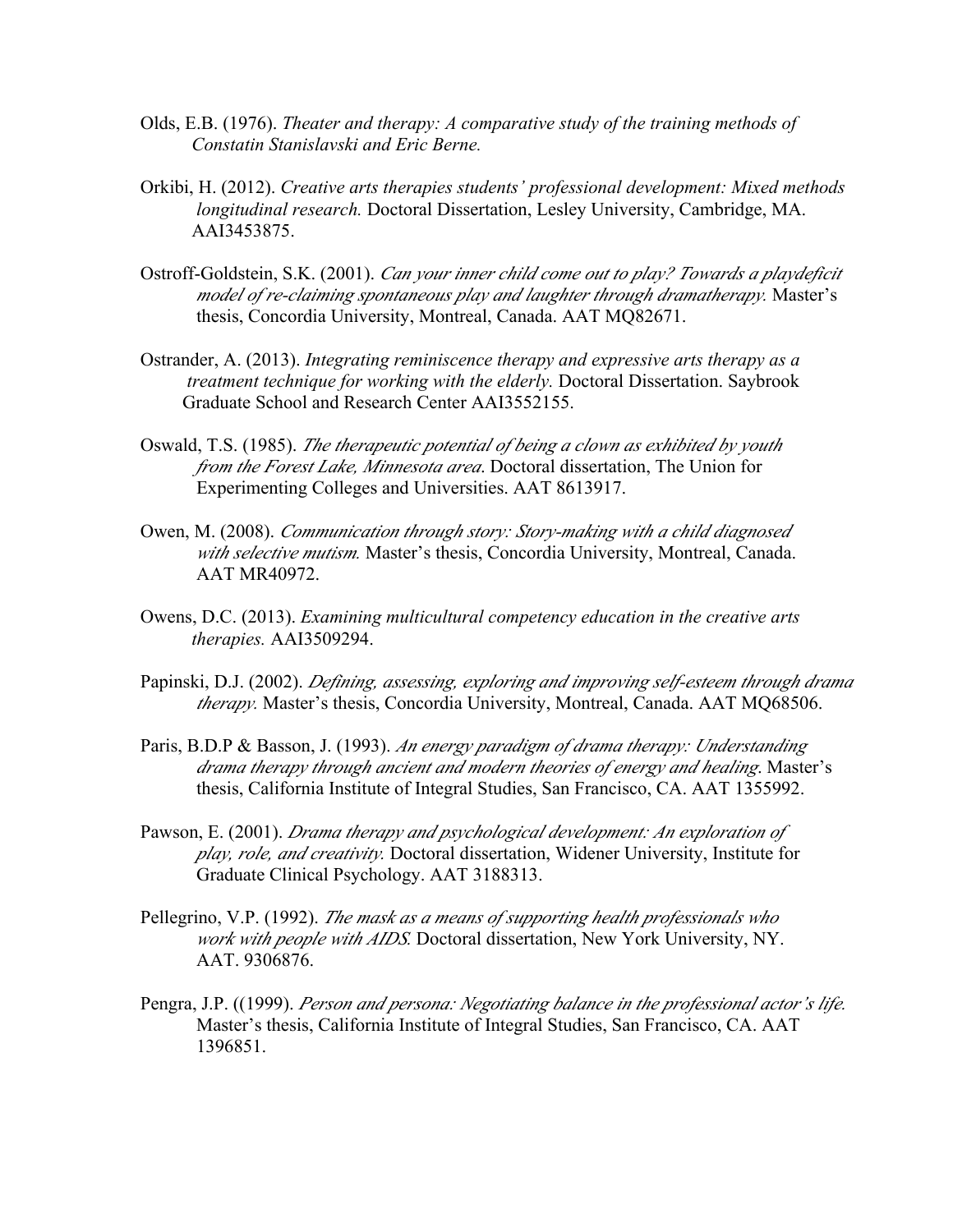- Perecowicz, T. (2002). *Creative interventions in drama therapy for treating families.* Master's thesis, Concordia University, Montreal, Canada. AAT MQ74867.
- Perrin, D.B. (2011). *Peter, the pirate, and me : A drama therapeutic revelation of the actor within.* Master's thesis, New York University. 1549232.
- Petts, L. (2009). *Making connections : The construction of a drama therapy program fostering social skills for adolescents living with Asperger's syndrome.* Master's thesis, Concordia University, Montreal, Canada. AAT MR 63055.
- Philipose, L.A. (2003). *An exploration of four approaches to countertransference in drama therapy.* Master's thesis, Concordia University, Montreal, Canada. AAT MQ83940.
- Pohlmann/Burnham, K. (1999*). The silent storytellers: Breaking the silence using drama therapy with adults who have developmental delay.* Master's thesis, California Institute of Integral Studies, San Francisco, CA. AAT 1397788.
- Poley-Lundgren, P.J. (1992). *Drama therapy: An effective method of treatment for adults children of alcoholics.* Master's thesis, California Institute of Integral Studies, San Francisco, CA. AAT 1356742.
- Porter, L.M. (1996). *Using drama therapy to explore emotional expression in actors: Implications for acting training programs.* Master's thesis, California Institute of Integral Studies, San Francisco, CA. AAT 1382784.
- Price, S. (2008). *YoPl: Yoga based play therapy as a model of early intervention for inner city children at risk.* Doctoral dissertation, Massachusetts School of Professional Psychology. AAT 3322266.
- Przibislawsky, C.I. (2000). *Authentic neutral mask: A new method of drama therapy.* Master's thesis, Concordia University, Montreal, Canada. AAT MQ47878.
- Rae, K. (2009). *Bullying prevention and the drama therapist in schools : A comparision of four drama therapy prevention models.* Master's thesis, Concordia University, Montreal, Canada. AAT MR63271.
- Ramirez Hernandez, F.A. (1999). *Study of masculinities with Latino men using drama therapy as a method of inquiry.* Master's thesis, California Institute of Integral Studies, San Francisco, CA. AAT 1397789.
- Rapier, C. (1991). *Destruction and restoration: Recurrent themes in the dramatic play of emotionally disturbed boys.* Master's thesis, California Institute of Integral Studies, San Francisco, CA. AAT 1345015.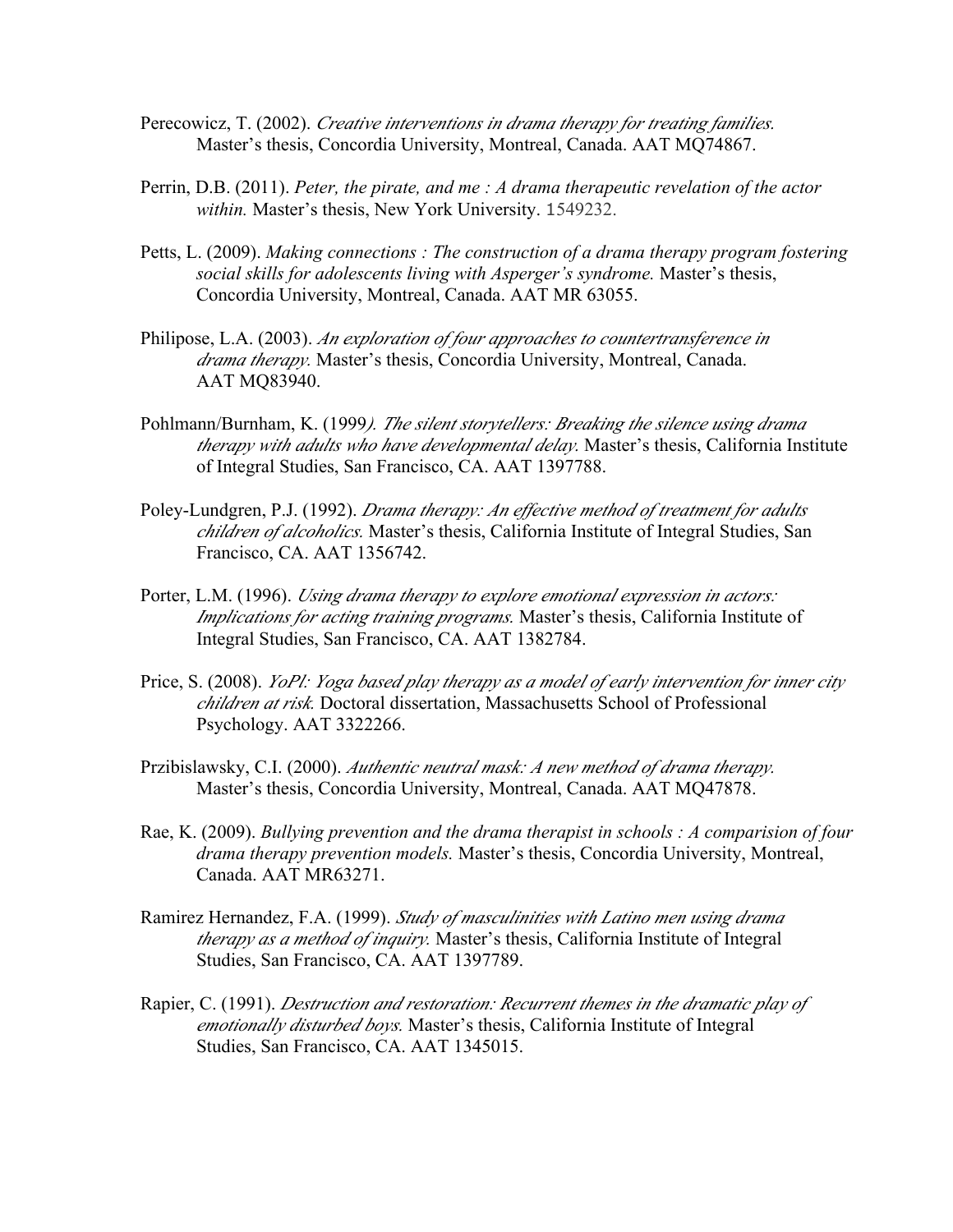- Rappaport, J. (1995). *Nourishing the return: A theoretical and practical approach to repetition in drama therapy.* Master's thesis, California Institute of Integral Studies, San Francisco, CA. AAT 1376703.
- Raucher, G.M. (1999). *Embracing paradox: The combined use of drama therapy and facilitated meditation in cases of spiritual emergence.* Master's thesis, California Institute of Integral Studies, San Francisco, CA. AAT 1395951.
- Reisman, M.D. (1995). *Postmodern playspaces: The transitional space of drama therapy at Bellevue Hospital.* Master's thesis, California Institute of Integral Studies, San Francisco, CA. AAT 1400298.
- Reiter, S. (2000). *A poetry therapy guidebook for the healing professional: Part I, Poetry therapy: Understanding its essence, Part II: A poetry therapy curriculum.* Doctoral dissertation, The Union Institute. AAT 9984270.
- Riskin, O.J. (1995). *Drama therapy with pregnant women*. Master's thesis, California Institute of Integral Studies, San Francisco, CA. AAT 1377355.
- Rogers, C. B. (1995). *"Showing up": A drama therapist's encounter with soul*. Master's thesis, California Institute of Integral Studies, San Francisco, CA. AAT 1376078.
- Rosell, M.N. (2011). *Drama therapy: Conscious and creative healing.* Master of Fine Arts thesis. State University of New York at Stony Brook. AAT 1497590.
- Ross, M. (1996). *Artist as therapist: The marriage between the creator and the healer.* Master's thesis, California Institute of Integral Studies, San Francisco, CA. AAT 1382785.
- Rothman-Sickler, J. (1996). *A "bridge to expanded possibilities": The phenomenon of drama therapy for persons with eating disorders.* Master's thesis, Prescott College. AAT 1381541.
- Roy, J. (2009). *Clowning within drama therapy group sessions: A case study of a unique recovery journal in a psychiatric hospital.* Master's thesis, Concordia University, Montreal, Canada. AAT MR 63097.
- Roy, P. (2008). *Open the eyes: A drama therapist's experience in Honduras. A selfrevelatory research inquiry reflecting how a cross-cultural drama therapy experience can affect the development of a drama therapist.* Master's Thesis, Concordia University, Montreal, Canada. AAT MR40973.
- Rozenberg, M. (2006). *An approach to literacy through therapeutic theatre: Construction of a theatre program for at-risk youth*. Master's thesis, Concordia University, Montreal, Canada. AAT MR14360.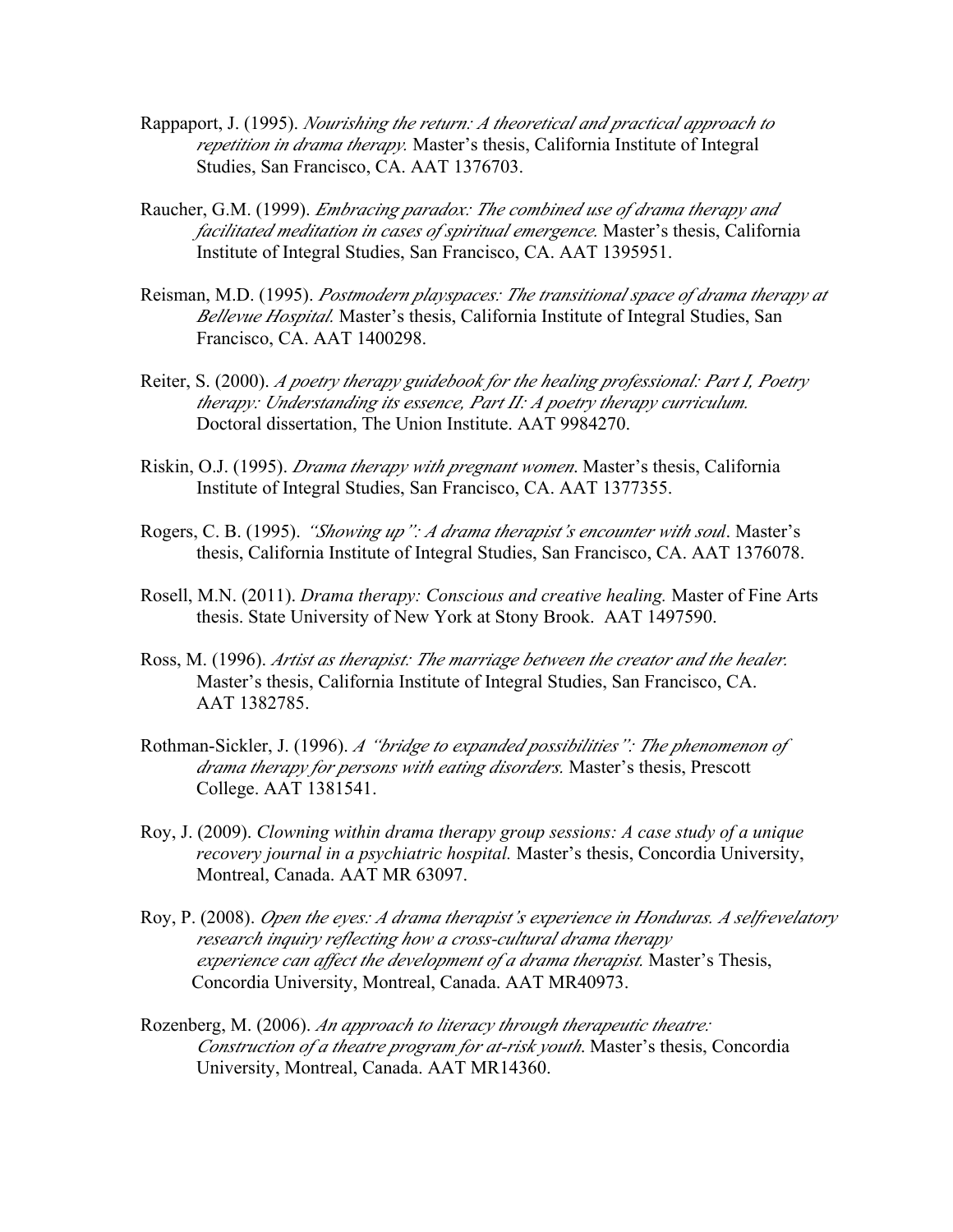- Rubin, S.K. (1996). *The role of the storyteller in self-revelatory performance*. Master's thesis, California Institute of Integral Studies, San Francisco, CA. AAT 1381247.
- Rubenstein, T. (2004). *The experience of role playing on adolescent girls: A pilot study of a socio-dramatic assessment tool.* Doctoral dissertation, Chicago School of Professional Psychology. AAT 3177439.
- Sajnani, N. (2002*) The Embodied Mandala method as an assessment tool in drama therapy.* Master's thesis, Concordia University, Montreal, Canada. AAT MQ68507.
- Sapienza, E.M. (1997). *Drama therapy and play therapy with children: A comparison based on fifteen shared variables*. Master's thesis, California Institute of Integral Studies, San Francisco, CA. AAT 1386487.
- Sarison, R.H. (1998). *Drama therapy as an HIV prevention tool: Addressing the selfesteem and related psychosocial needs of HIV-negative gay and bisexual men*. Mather's thesis, California Institute of Integral Studies, San Francisco, CA. AAT 1292626.
- Saudargas, M.E. (1999). *The added value of a drama therapist in the context of organization training and development: An exploratory study.* Master's thesis, California Institute of Integral Studies, San Francisco, CA. AAT 1394633.
- Saypol, B. (2011). *Effective practices for establishing an interactive theatre program in a university community.* Doctoral Dissertation, University of Colorado at Boulder. 3453786 .
- Schneider-Lerner, C.M. (1998). *Therapist and puppeteer: A self-study manual for using puppetry as a therapeutic technique with preschoolers.* Doctoral dissertation, Rutgers University, Graduate School of Applied and Professional Psychology, New Brunswick, NJ. AAT 9903752.
- Schor, A.L. (1998). *An integration of drama therapy and Buddhism: Finding a middle way.* Master's thesis, California Institute of Integral Studies, San Francisco, CA. AAT 1391557.
- Scott, R.W. (2003). *A mixed-methods study examining the effectiveness of an integrated creative arts therapies intervention on a group of depressed adolescent females.* Master's thesis, Concordia University, Montreal, Canada. AAT MQ78016.
- Sokil, L. K. (1999). *An ethnography of choice: Active imagination in the service of selfdirected change*. Master's thesis, Concordia University, Montreal, Canada. AAT MQ43691.
- Sopko, J. (1995). *The hidden and the revealed: The mask as illumination in drama therapy.* Master's thesis, California Institute of Integral Studies, San Francisco, CA. AAT 1361720.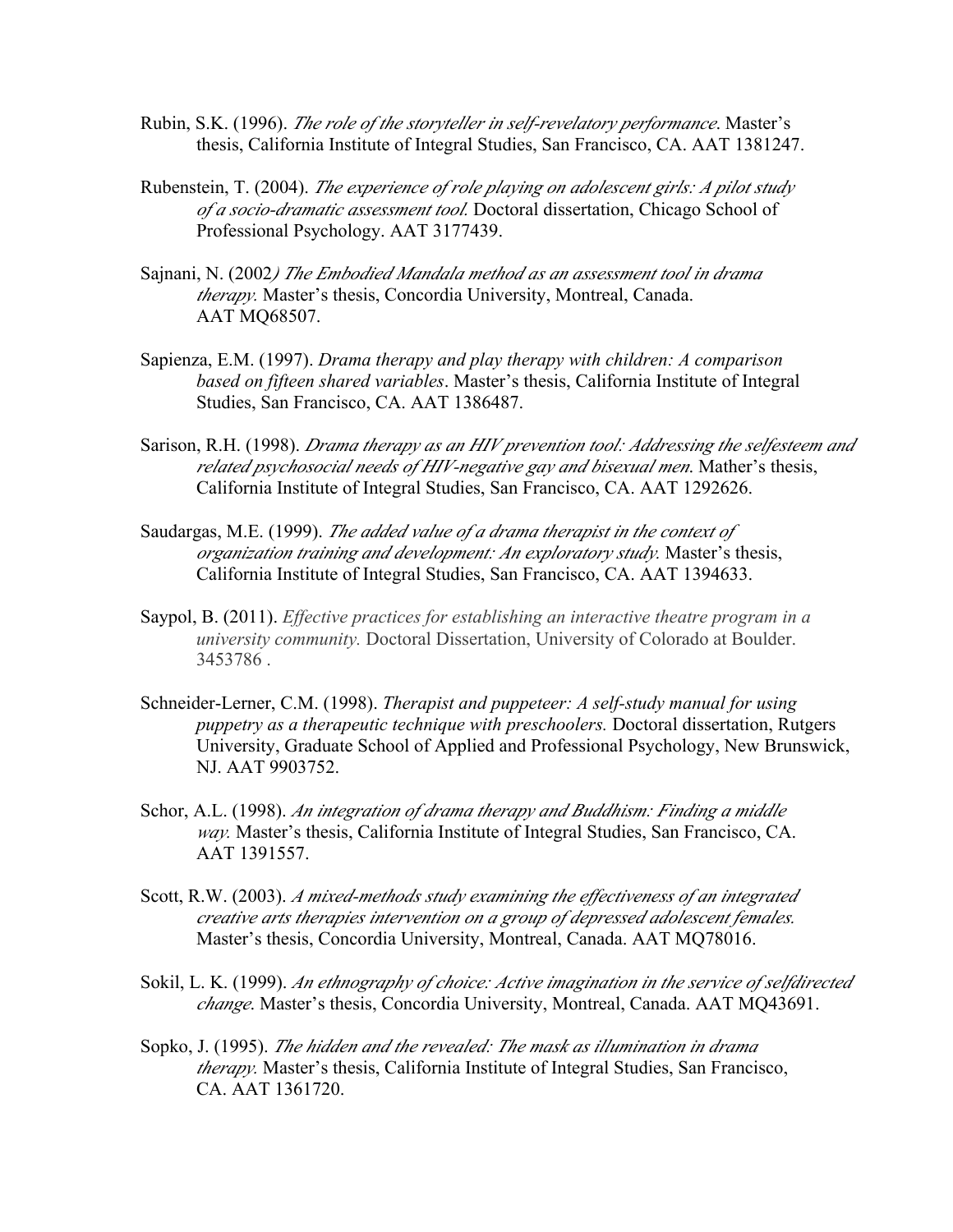- Sjaardema-Evenhouse, G. (1996). *Opening the door: The role of drama therapists in mental health agencies.* Master's thesis, California Institute of Integral Studies, San Francisco, CA. AAT 1382377.
- Snow, S.E. (1988). *Theatre of the Pilgrims: Documentation and analysis of a "Living History" performance in Plymouth, Massachusetts*. Doctoral dissertation, New York University, NY. AAT 8801571.
- Spangler, V.E. (1993). *Teen Theatre for Prevention: A model for addressing adolescent risk issues.* Doctoral dissertation, Texas Tech University. AAT 9416650.
- Speiser, P. (1996). *The development of an expressive arts therapist as a paradigm for the development of a field.* Doctoral dissertation, The Union Institute. AAT 9629565.
- Springmeyer, S. (2013). *Therapeutic acting: Psychodrama with adolescent female survivors of sexual abuse.* Psy.D. Dissertation. Azusa Pacific University, CA. 3606085.
- Stefan, A.M.M. (2012). (*re)Birth: Using drama therapy for emotionally healing from traumatic pregnancy experiences.* Master's Thesis, New York University. 1549233.
- Stein, Y. (1993). *Ways of knowing about impasse and flow: Exploring self constructs which lead to impasse*. Master's thesis, California Institute of Integral Studies, San Francisco, CA. AAT 1353618.
- Steinfort, T. (2006). *Drama therapy is a valuable asset in career aspiration setting: A multiple-angle investigation.* Master's thesis, Concordia University, Montreal,\ Canada. AAT MR 16261.
- Styles, D.E. (1993). *Transformations and Post Traumatic Stress Disorder: Creating a playspace with Vietnam combat veterans.* Master's thesis, California Institute of Integral Studies, San Francisco, CA. AAT 1354360.
- Styles, D.E. (1999). *Becoming a psychotherapist: Training with role-play.* Doctoral dissertation, California School of Professional psychology – Berkeley/Alameda, CA. AAT 9929444.
- Sweeney, M. (2006). *Playing to strengths: A study examining drama therapy within the context of positive psychology.* Master's thesis, Concordia University, Montreal, Canada. AAT MR34604.
- Sykes, J.J. (1997). *Drama therapy as a treatment modality for facilitating the completion of unfinished business with terminally ill adult cancer patients in a hospice setting: Three case studies.* Doctoral dissertation, New York University, NY. AAT 9810502.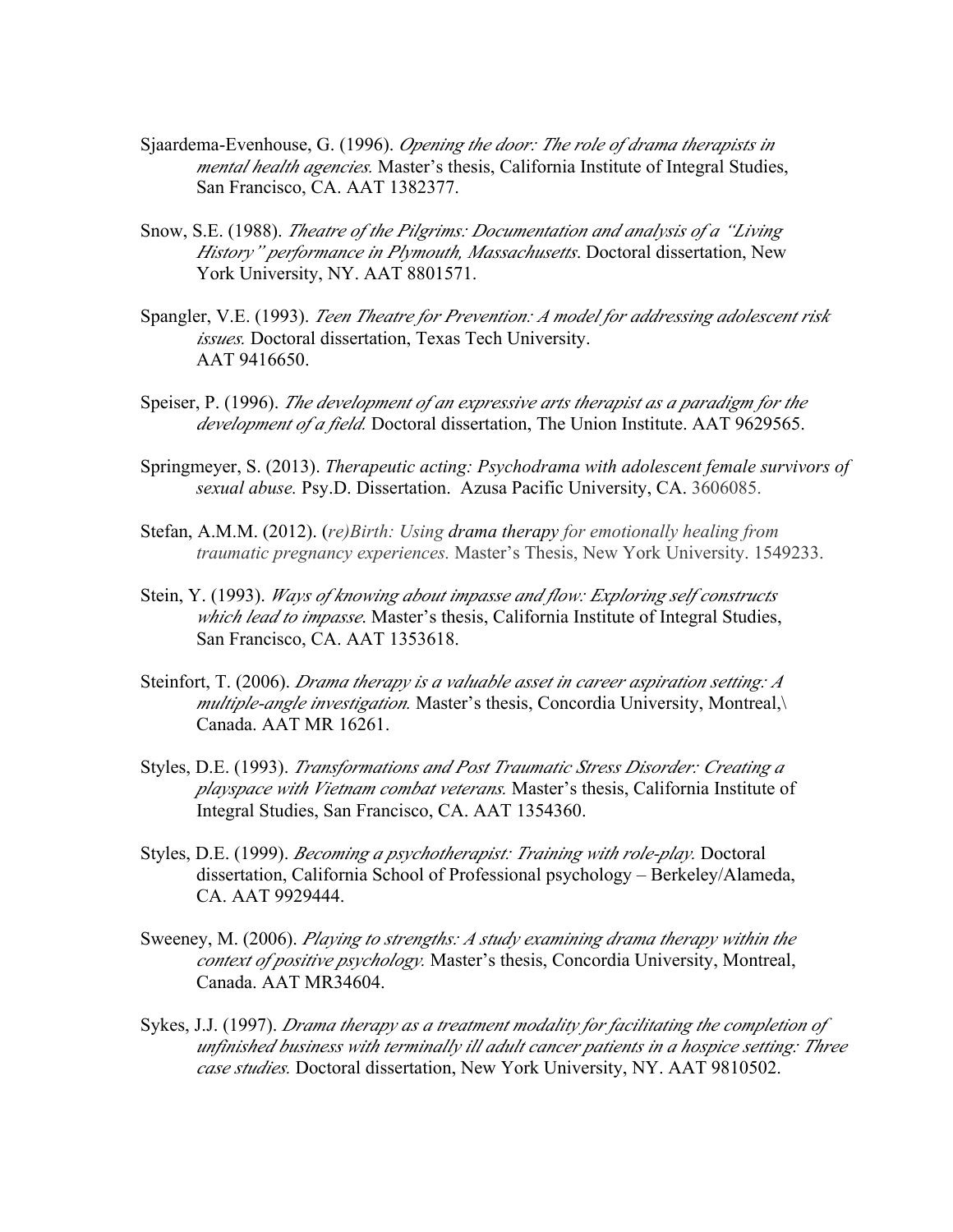- Templeton, K.C. (1992). *The use of drama therapy to lessen depressive symptoms due to loss of self through aging, in a geriatric day treatment setting.* Master's thesis, California Institute of Integral Studies, San Francisco, CA. AAT 1350407.
- Thomas, A. (2000). *An adolescent in individual drama therapy: Exploring meaning, power, and creativity through co-construction and narrative therapy influences.* Master's thesis, Concordia University, Montreal, Canada. AAT MQ54360. Tocci, L. M. (2006). *The proscenium cage: Comparative case studies in United States prison theatre programs.* Doctoral dissertation, Tufts University. AAT 3217073.
- Tom, S. (2002). *The two faces of anorexia: Front stage and backstage.* Master's thesis, Concordia University, Montreal, Canada. AAT MQ68508.
- Towers, T. (2013). *An examination of the challenges of veteran reintegration and the application of drama therapy techniques.* Doctoral Dissertation. Chicago School of Professional Psychology. AAI3533486.
- Trotter, S-T L. (2000). *Healing women of color who self-injure through self-revelatory performance.* Master's thesis, California Institute of Integral Studies, San Francisco, CA. AAT 1402052.
- Tsouluhas, S. (2002). *The individuation process of a young boy in drama therapy: A child's story.* Master's thesis, Concordia University, Montreal, Canada. AAT MQ68509.
- Tucci, N.M. (2002). *Improvisational acting: A treatment modality for inmate populations.* Doctoral dissertation, Alliant International University, San Francisco, California. AAT 3053021.
- Turkcan, A.N. (2004). *"Bringing voice to the pain": Embodying the fictionalized stories of sexually abused children.* Master's thesis, Concordia University, Montreal, Canada. AAT MQ01129.
- Thurmond, K. (1999). *The next step: Using drama therapy to journey through addiction and recovery.* Master's thesis, California Institute of Integral Studies, San Francisco, CA. AAT 1396096.
- Treger, C.L. (1999). *The Sanford Meisner Acting Technique: Implications for an integrative approach to drama therapy*. Master's thesis, California Institute of Integral Studies, San Francisco, CA. AAT 1397790.
- Tust-Gunn, L. (1995). *A mirror to nature: The theater actor's relationship to characters and uses of roles for self-exploration.* Doctoral dissertation, California School of Professional Psychology – Berkely/Alameda, CA. AAT 9606701.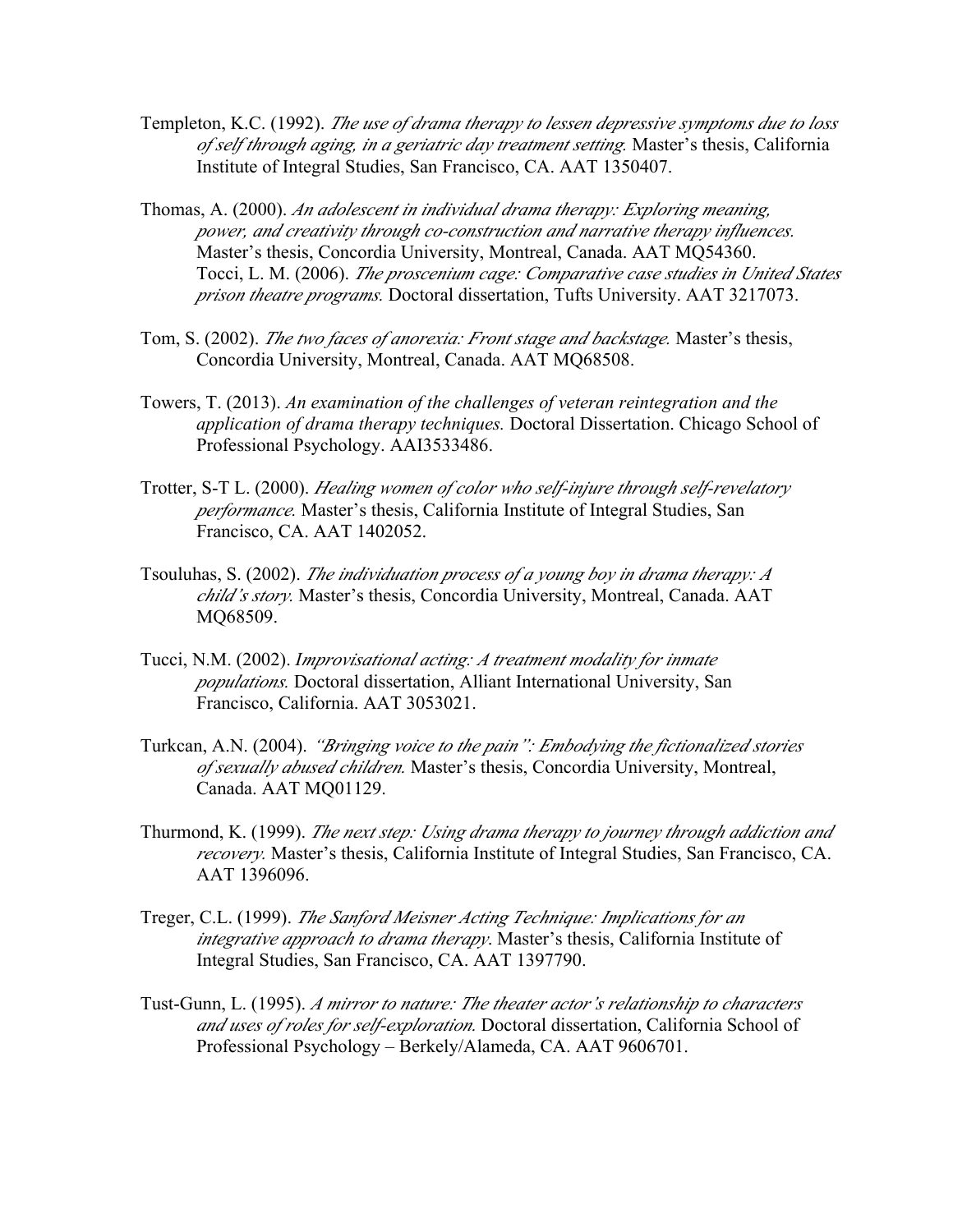- Vicich, A.D (2013). *Therapeutic change for women in collective performance.* Master's Thesis. New York University. 1549235.
- Voorberg, P. F. (1997). *Black velvet: Uncovering true self through the use of a transitional object.* Master's thesis, California Institute of Integral Studies, San Francisco, CA. AAT 1385156.
- Ward, S.H. (1999). *Building a bridge: An exploration of the development of a relationship between a child diagnosed with autism and a drama therapist.* Master's thesis, Concordia University, Montreal, Canada. AAT MQ43693.
- Weigel, J.K. (1997). *Drama therapy is spiritual healing*. Master's thesis, California Institute of Integral Studies, San Francisco, CA. AAT 1387721.
- Weisz, B. & Weisz, G.Z. (1999). *Analysis of a journey: An exploration of one child's and one therapist's experience of individual drama therapy.* Master's thesis, Concordia University, Montreal, Canada. AAT MQ43682.
- Weitman, M. (1994). *Midlife transition as a time of rebirth: A drama therapy approach.* Master's thesis, California Institute of Integral Studies, San Francisco, CA. AAT 1358417.
- White, C. (2007). *A self-study examining the effectiveness of creative dramatics with urban youth.* Doctoral dissertation, University of Maryland, College Park, MD AAT 3260500.
- Wilder, R. (1984). A *curriculum guide for creative arts activities designed to promote social interaction among institutionalized nonambulatory elderly.* Doctoral dissertation, New York University, NY. AAT 8412366.
- Wilson, J.M. (1999). *Critically present and partially accounted for…: An improvisational exploration of the inner critic and the world of a drama therapist.* Master's thesis, California Institute of Integral Studies, San Francisco, CA. AAT 1398190.
- Wood, S.M. (2010). *Role, drama therapy, and combat-related post-traumatic-stress disorder.* Master's thesis, Concordia University, Montreal, Canada. AAT MR67100.
- Yassur, I. (1995). *The use of drama therapy to enhance immigrants' self-expression in psychotherapy.* Master's thesis, California Institute of Integral Studies, San Francisco, CA. AAT 1379194.
- Young, P.L. (1995). *The implications of increasing communication skills through drama therapy among single adults.* Master's thesis, California Institute of Integral Studies, San Francisco, CA. AAT 1384563.